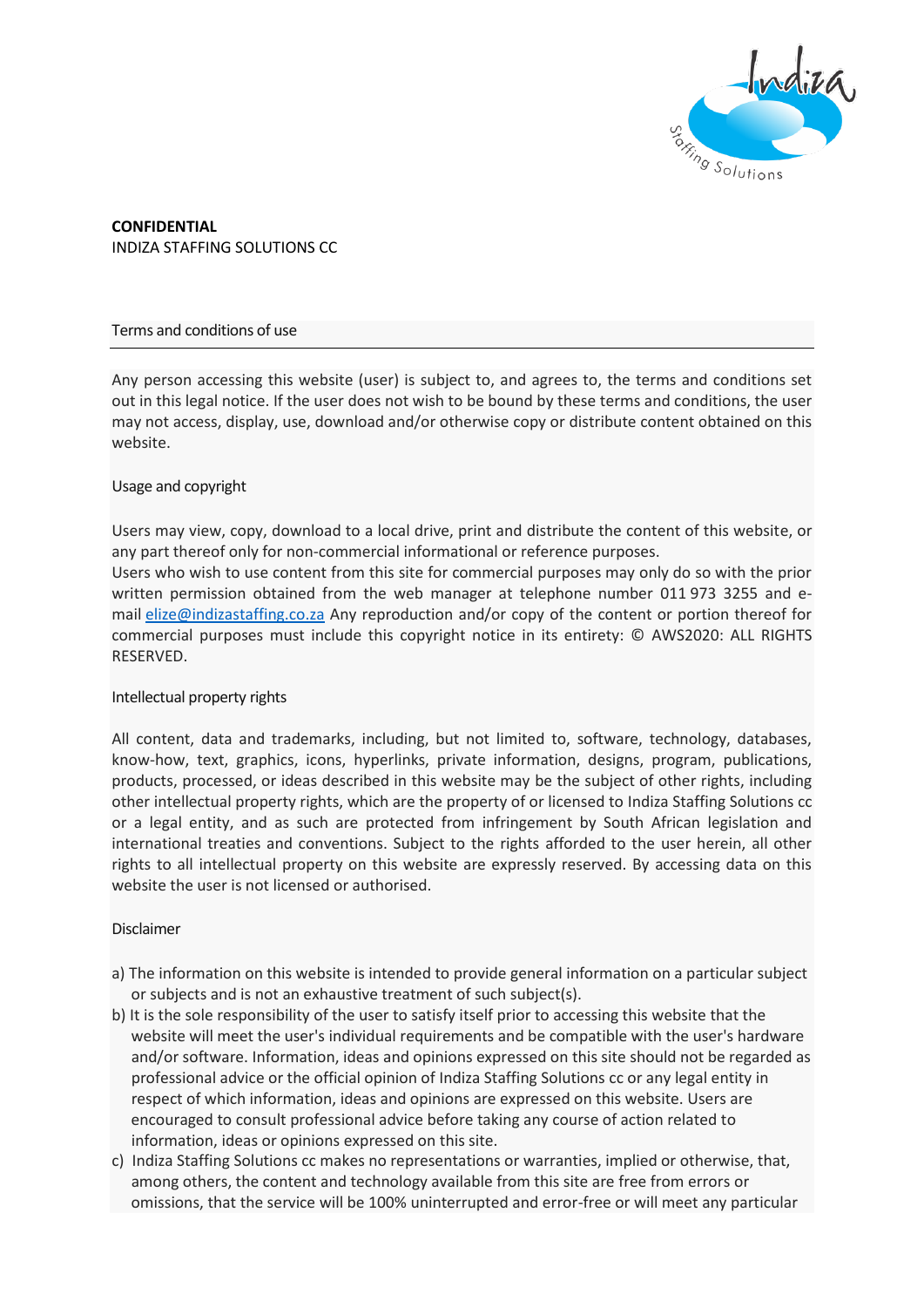criteria of performance or quality. This site is provided 'as is'. Indiza Staffing Solutions cc expressly disclaims all implied warranties, including, without limitation, warranties of merchantability, title, fitness for a particular purpose, non-infringement, compatibility, security and accuracy. It makes no express or implied representations or warranties regarding the content of the website and that the website has been compiled or supplied to meet the user's individual requirements. Users are encouraged to report any possible errors, malfunctions or offensive material by using the 'feedback' link.

- d) The use of the content of this website is at the user's own risk. The user assumes full responsibility and risk of loss resulting from the use of the content of this site. Indiza Staffing Solutions cc or any of the legal entities in respect of which information are contained on this site, or employees of Indiza Staffing Solutions cc or such entity, will not be liable for any special, indirect, incidental, consequential, or punitive damages or any other damages whatsoever, whether in an action of contract, statute, tort (including, without limitation, negligence), or otherwise, relating to the use of this document or information. If any of the foregoing is not fully enforceable for any reason, the remainder shall nonetheless continue to apply. Subject to sections 43(5) and 43(6) of the Electronic Communications and Transactions Act, 2002 (Act 25 of 2002), Indiza Staffing Solutions cc shall not be liable for any damage, loss or liability of whatsoever nature arising from the use or inability to use this website or the services or content provided from and through this website.
- e) Certain links in the web server lead to resources maintained by third parties over whom Indiza Staffing Solutions cc has no control. Indiza Staffing Solutions cc makes no representations or warranties as to the accuracy of, or any other aspect relating to, those resources.
- f) The provisions of Part 2 of Chapter III of the Electronic Communications and Transactions, 2002 is hereby excluded from applying to any electronic communications and data messages that a user sends to Indiza Staffing Solutions cc via this website. Any communications or data message that a user sends to Indiza Staffing Solutions cc will be regarded having been received by Indiza Staffing Solutions cc when receipt is acknowledged in writing. If the user does not receive a response within a reasonable period of time, the user should follow it up with Indiza Staffing Solutions cc. Indiza Staffing Solutions cc shall not be liable for any failure to respond.
- g) If a user requires any information from Indiza Staffing Solutions cc regarding its services or the content of this website, the "CONTACT FORM" could be used.

#### Security Protection

Indiza Staffing Solutions cc has in place reasonable commercial standards of technology and operational security to protect all information provided by users from loss, misuse, alteration or destruction. All reasonable steps will be taken to secure a user's information. Authorised employees, who are responsible for the maintenance of any sensitive data submitted, are required to maintain the confidentiality of such data. The policy applies to all employees of Indiza Staffing Solutions cc or public bodies that may receive such information from Indiza Staffing Solutions cc. It is expressly prohibited for any person, business or entity to gain or attempt to gain unauthorised access to any page on this website, or to deliver or attempt to deliver any unauthorised, damaging or malicious code to this website. If a person delivers or attempts to deliver any unauthorised, damaging or malicious code to this website or attempts to gain unauthorised access to any page on this website, a criminal charge will be laid against that person, and, if Indiza Staffing Solutions cc or any public body should suffer any damage or loss, civil damages will be claimed.

#### Linkage and framing

We welcome third-party websites to link to the information that is hosted on these pages.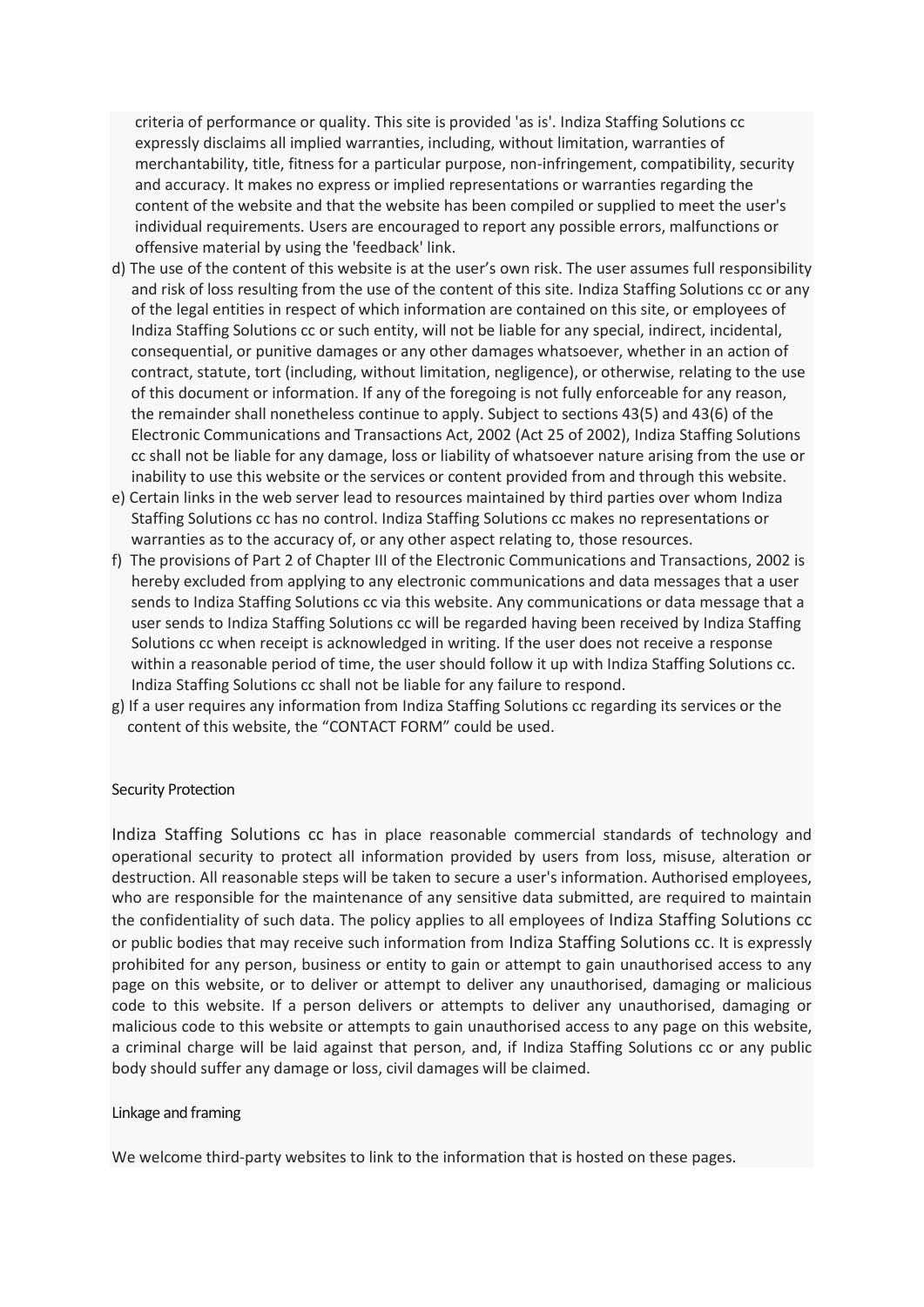It is expressly prohibited for any person, business, entity or website to frame any page on this website, including the home page, in any way whatsoever, without prior written approval Indiza Staffing Solutions cc

# Links to third-party websites

Indiza Staffing Solutions cc may provide links to other websites only as a convenience. The inclusion of any link does not imply Indiza Staffing Solutions cc endorsement of such sites. Linked websites or pages are not subject to the control of Indiza Staffing Solutions cc. Indiza Staffing Solutions cc is not responsible or liable, directly or indirectly, in any way for the content, use, or inability to use or access any linked websites or any links contained in a linked website.

## Privacy

## Introduction

The privacy statement applies to Indiza Staffing Solutions cc and any legal entity, which control, verify or make use of information that may be collected via this site.

A user may visit this site without providing any personal information. A user, however, agrees to the use of such data in accordance with this privacy statement. Please note that this site may contain links to other sites which are not being governed by this privacy statement.

If a user has any questions or concerns regarding this privacy statement or the user's privacy while using this website, the 'feedback' link could be used.

#### Cookies

Indiza Staffing Solutions cc may use cookies (small text files stored in a user's browser) or web beacons (electronic images that allow this website to count users who have accessed a particular page and to access certain cookies) to ensure that the website is well managed and to facilitate improvement of the site. Indiza Staffing Solutions cc or its service-provider(s) may use cookies to collect aggregate data. Indiza Staffing Solutions cc may use such devices from time to time to track information on its systems and identify categories of users by items such as IP addresses, domains, browser types and pages visited. The web administrator uses the information to analyse the number of users of different areas of the site and to ensure that this site is serving as a useful and effective information source.

Neither cookies nor web beacons collect personal information such as the user's name or e-mail address. A user may reject cookies as most browsers permit individuals to decline cookies. Under certain circumstances, users may be denied access to some parts of this website if their browsers are set to decline cookies.

# Personal information use

Personal information is used only for limited purposes e.g. when a user registers with the website to request future communications about Indiza Staffing Solutions cc areas of interest. In addition, the web administrator may, when necessary, use a user's information for various site-related tasks. Indiza Staffing Solutions cc will ensure that any marketing activities comply with applicable law and that it is implemented with procedures to obtain the necessary consent before sending the user's email containing information about Indiza Staffing Solutions cc services. The user may at any time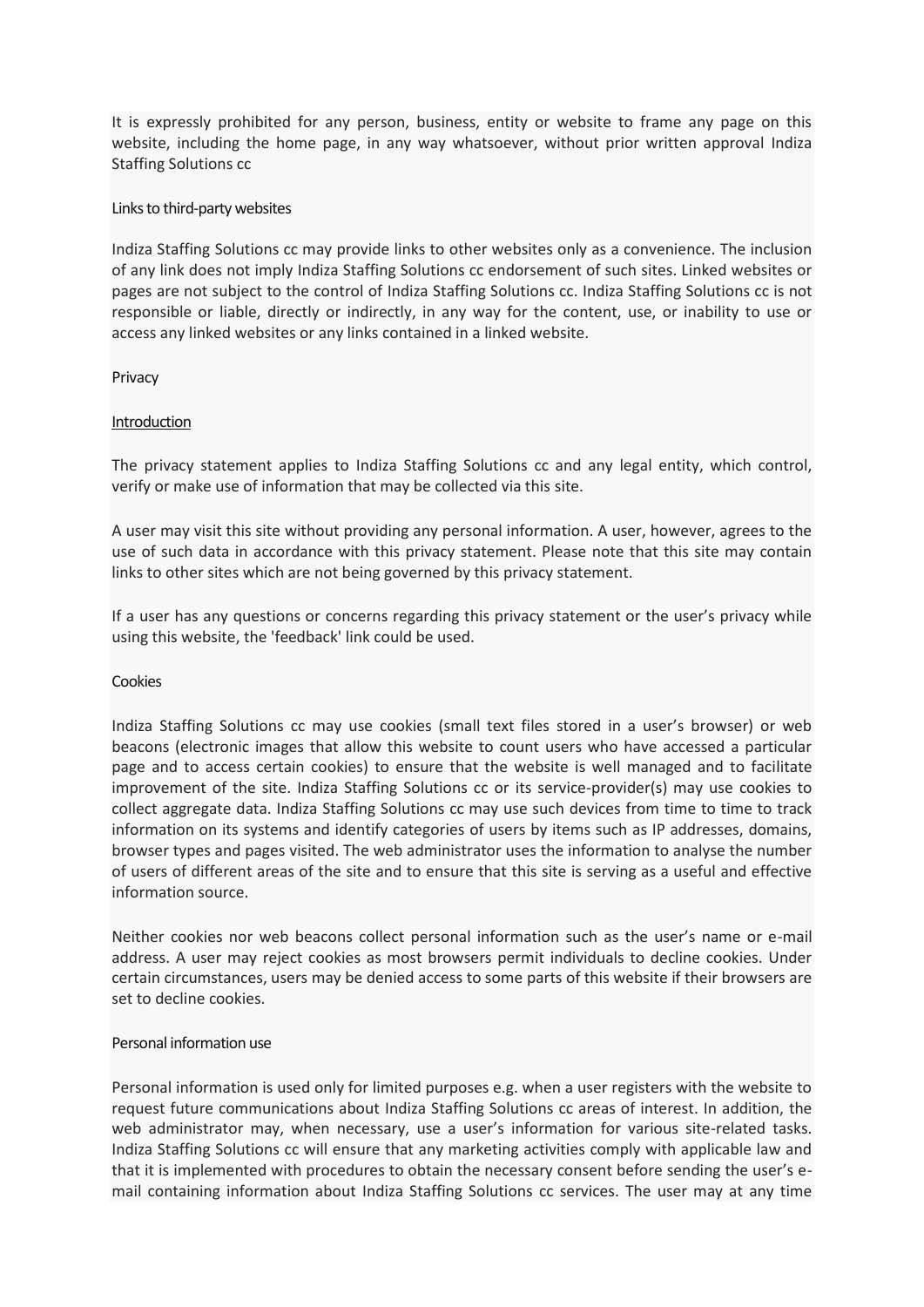request that Indiza Staffing Solutions cc discontinues sending such material to the user by using the 'feedback' or 'unsubscribe' link.

# Disclosure to third parties

Although Indiza Staffing Solutions cc may provide users' information to service-providers that handle information on its behalf, it will not share the information with third parties or other public entities for secondary or unrelated purposes unless otherwise disclosed at the point of collection.

Personal information may be transmitted internationally through Indiza Staffing Solutions cc or to third parties for the purposes identified above. This will not include transfer to countries without data protection rules similar to those in effect in the user's country of residence. By providing information to Indiza Staffing Solutions cc through this website, the user is consenting to such transfers.

Where appropriate, personal information may be disclosed to law enforcement, regulatory or other government agencies, or third parties where necessary or desirable to comply with legal or regulatory obligations or requests or for the purposes identified above.

#### Access to personal information

If personal information has been submitted to this website, users who wish to review their personal information may do so by requesting such a review through the 'feedback' link. Users will then be able to access their user profile, correct and update their details, or unsubscribe at any time. Users who have any problem accessing their profiles, or would like to request a copy of their personal information should contact the web administrator using the feedback link. In all cases Indiza Staffing Solutions cc will treat requests to access information or change information in accordance with applicable legal requirements.

#### No agreement

Nothing contained herein creates or is intended to create a contract or agreement between Indiza Staffing Solutions cc and any user visiting the website.

#### Children's privacy protection

Indiza Staffing Solutions cc recognises the importance of protecting children's privacy in the interactive online world.

#### **Severability**

These terms and conditions of use constitute the entire professional or other relationship between Indiza Staffing Solutions cc and the user of this website. Any failure by Indiza Staffing Solutions cc to exercise or enforce any right or provision of these terms and conditions of use shall in no way constitute a waiver of such right or provision. If any term or condition of the use of this website is not fully enforceable or valid for any reason, such term(s) or condition(s) shall be severable from the remaining terms and conditions. The remaining terms and conditions shall not be affected by such such unenforceability or invalidity and shall remain enforceable and applicable.